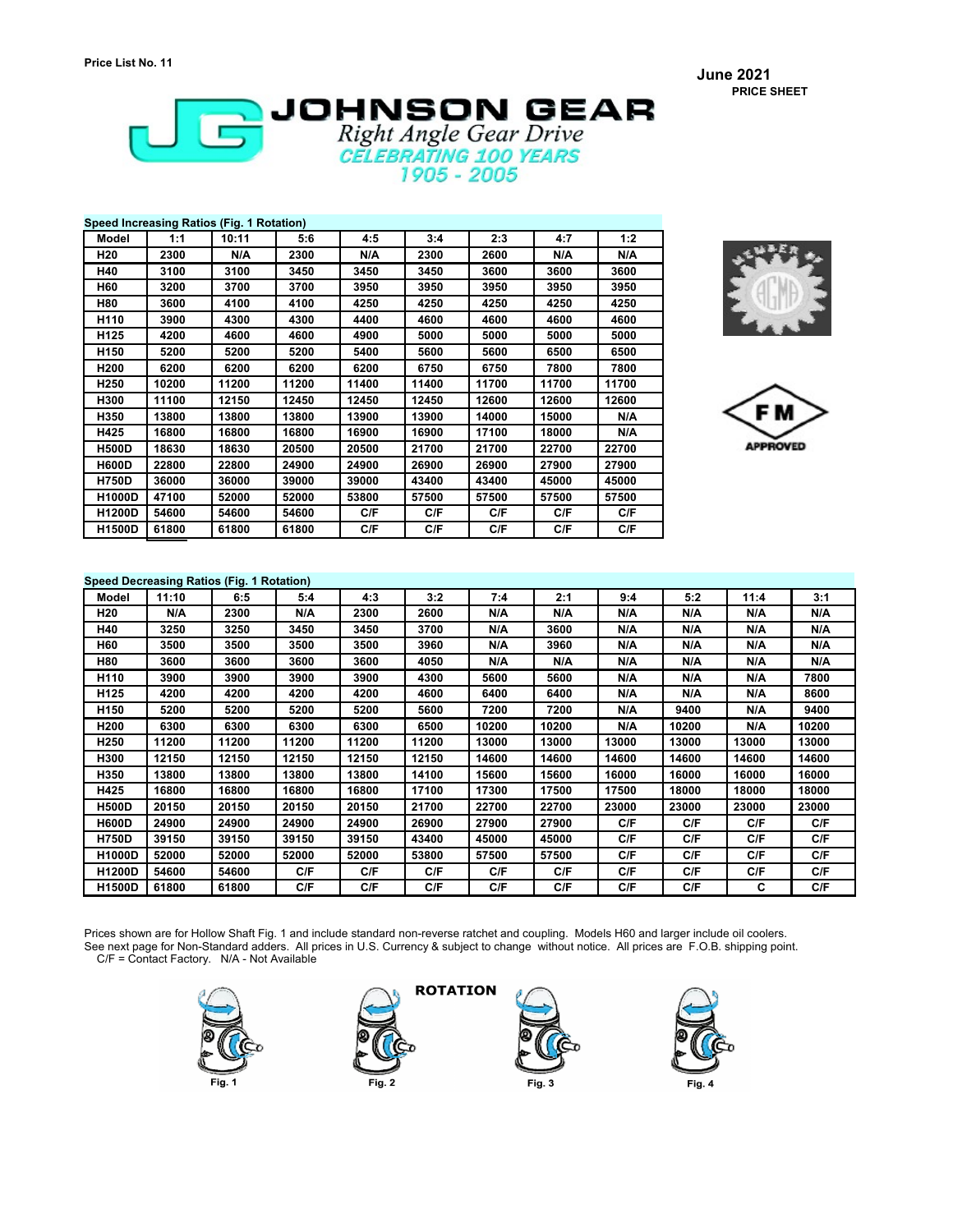|                  | <b>Adders for Non-Standard Extras</b>                  |            |                              |                    |               |                               |  |  |  |  |  |
|------------------|--------------------------------------------------------|------------|------------------------------|--------------------|---------------|-------------------------------|--|--|--|--|--|
| <b>Model</b>     | <b>Figure</b><br><b>Heavy</b><br>$2 - 3 - 4$<br>Thrust |            | Manual<br><b>Combination</b> | <b>Solid Shaft</b> | Redi-<br>Torq | <b>Slant</b><br><b>Drives</b> |  |  |  |  |  |
| H <sub>20</sub>  | 1540                                                   | N/A        | 5045                         | 3500               | N/A           | 2170                          |  |  |  |  |  |
| H40              | 2000                                                   | N/A        | 5600                         | 3900               | 15800         | 2170                          |  |  |  |  |  |
| H <sub>60</sub>  | 2000                                                   | N/A        | 5600                         | 3900               | 15800         | 2170                          |  |  |  |  |  |
| H80              | 2000                                                   | 1450       | 5600                         | 3900               | N/A           | 2170                          |  |  |  |  |  |
| H <sub>110</sub> | 2000                                                   | 1560       | 6680                         | 3900               | 18800         | 2170                          |  |  |  |  |  |
| H <sub>125</sub> | 2000                                                   | 1560       | 6680                         | 3900               | 18800         | 2170                          |  |  |  |  |  |
| H <sub>150</sub> | 2650                                                   | 1560       | 7860                         | 4200               | 21150         | 2560                          |  |  |  |  |  |
| H <sub>200</sub> | 2750                                                   | 1560       | 7860                         | 4200               | 21150         | 2560                          |  |  |  |  |  |
| H <sub>250</sub> | 2900                                                   | 2650       | 11150                        | 4950               | N/A           | 2560                          |  |  |  |  |  |
| H300             | 2900                                                   | 2650       | 11150                        | 4950               | N/A           | 2560                          |  |  |  |  |  |
| H350             | 2900                                                   | 2800       | 11500                        | 4950               | N/A           | C/F                           |  |  |  |  |  |
| H425             | 2900                                                   | 3300       | 11850                        | 6010               | N/A           | C/F                           |  |  |  |  |  |
| <b>H500D</b>     | 4100                                                   | 4500       | 12300                        | 6750               | N/A           | C/F                           |  |  |  |  |  |
| <b>H600D</b>     | 4100                                                   | <b>INC</b> | 17000                        | 6750               | N/A           | C/F                           |  |  |  |  |  |
| <b>H750D</b>     | C/F                                                    | <b>INC</b> | C/F                          | C/F                | N/A           | C/F                           |  |  |  |  |  |
| H1000D           | C/F                                                    | C/F        | C/F                          | C/F                | N/A           | C/F                           |  |  |  |  |  |
| H1200D           | C/F                                                    | C/F        | C/F                          | C/F                | N/A           | C/F                           |  |  |  |  |  |
| <b>H1500D</b>    | C/F                                                    | C/F        | C/F                          | C/F                | N/A           | C/F                           |  |  |  |  |  |

# Johnson Gear, Inc. -- Price List -- June 2021

|                  |                                        |                                          |                                       |                       |                                             |                                    | <b>NET ADDERS</b>        |
|------------------|----------------------------------------|------------------------------------------|---------------------------------------|-----------------------|---------------------------------------------|------------------------------------|--------------------------|
| <b>Model</b>     | <b>Sprag</b><br>Non-<br><b>Reverse</b> | Lower<br><b>Steady</b><br><b>Bushing</b> | Cupro-<br><b>Nickel Oil</b><br>Cooler | <b>Marine Package</b> | <b>Factory</b><br>Mutual<br><b>FM Label</b> | <b>Synthetic</b><br><b>629 Oil</b> | Plywood<br><b>Boxing</b> |
| H <sub>20</sub>  | N/A                                    | N/A                                      | N/A                                   | 870                   | 450                                         | 45                                 | 130                      |
| H40              | N/A                                    | 980                                      | N/A                                   | 980                   | 450                                         | 65                                 | 175                      |
| H60              | 520                                    | 980                                      | 400                                   | 980                   | 450                                         | 65                                 | 175                      |
| H80              | 520                                    | 980                                      | 400                                   | 980                   | 450                                         | 65                                 | 175                      |
| H110             | 520                                    | 980                                      | 400                                   | 1160                  | 450                                         | 120                                | 200                      |
| H125             | 520                                    | 980                                      | 400                                   | 1160                  | 450                                         | 120                                | 200                      |
| H <sub>150</sub> | 700                                    | 1170                                     | 690                                   | 1560                  | 450                                         | 240                                | 260                      |
| H <sub>200</sub> | 700                                    | 1170                                     | 690                                   | 1560                  | 450                                         | 240                                | 260                      |
| H <sub>250</sub> | 700                                    | 1170                                     | 890                                   | 2270                  | 450                                         | 260                                | 290                      |
| H300             | 700                                    | 1170                                     | 890                                   | 2270                  | 450                                         | 260                                | 290                      |
| H350             | 700                                    | 1960                                     | 890                                   | 2900                  | 450                                         | 400                                | 350                      |
| H425             | 980                                    | 1960                                     | 980                                   | 2900                  | 450                                         | 400                                | 350                      |
| <b>H500D</b>     | 980                                    | 1960                                     | 980                                   | 2900                  | 450                                         | 400                                | 350                      |
| <b>H600D</b>     | 980                                    | 1960                                     | C/F                                   | 4250                  | 450                                         | 400                                | 400                      |
| <b>H750D</b>     | C/F                                    | C/F                                      | C/F                                   | 4250                  | 450                                         | 650                                | 580                      |
| H1000D           | C/F                                    | C/F                                      | C/F                                   | C/F                   | 450                                         | 650                                | 580                      |
| H1200D           | C/F                                    | C/F                                      | C/F                                   | C/F                   | 450                                         | 650                                | 690                      |
| H1500D           | C/F                                    | C/F                                      | C/F                                   | C/F                   | 450                                         | 650                                | 780                      |

Prices Subject To Change Without Notice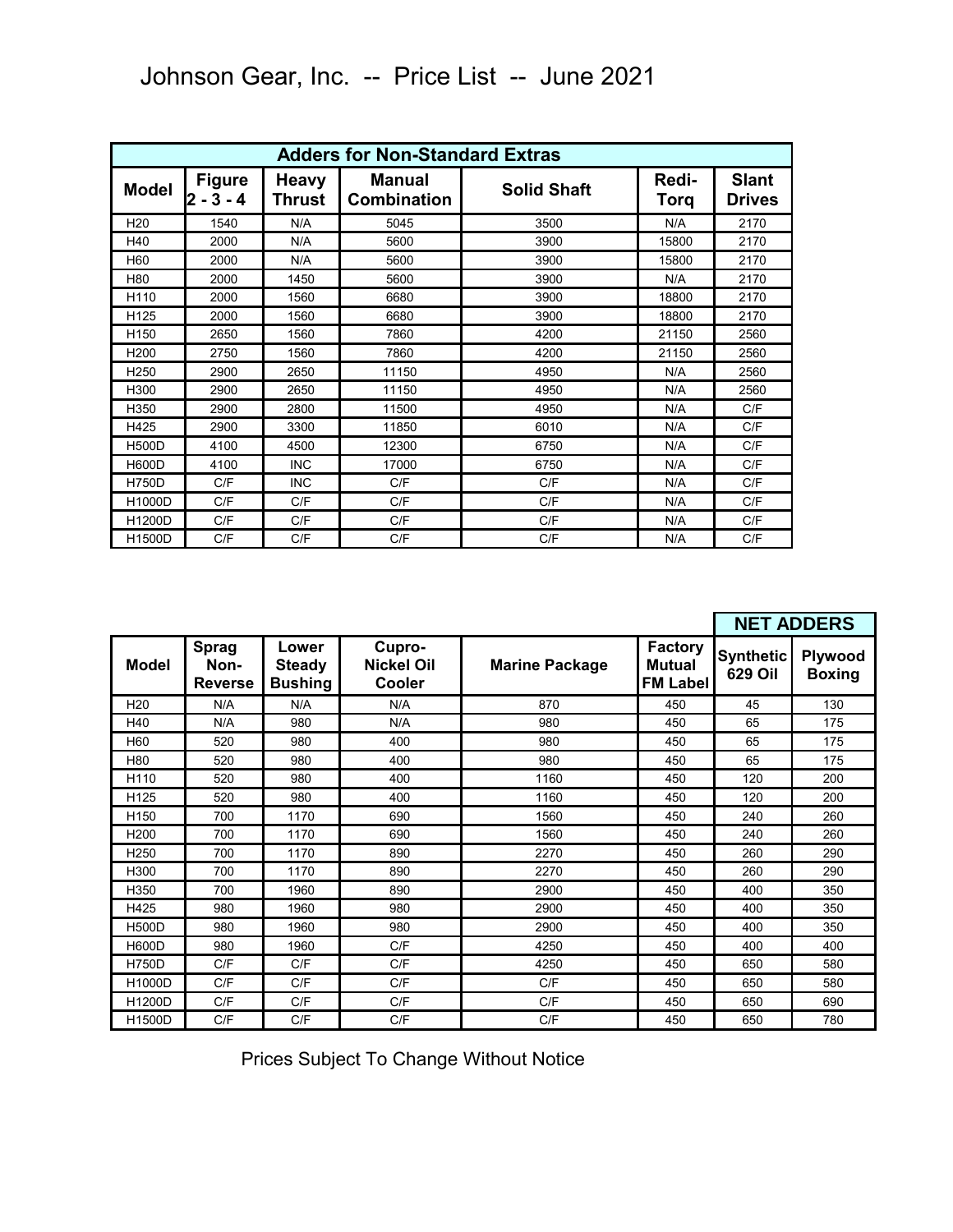

 1110 N. AVE. T **PRICE LIST** LUBBOCK, TEXAS 79415 **June 2021** Phone 806-749-6400, Fax 806-749-6477

## **PROPELLER PUMP GEAR DRIVES**

| <b>RATIO</b> | 2:1   | 5:2   | 3:1   | 7:2   | 4:1                    | 9:2   | 5:1   | 11:2  | 6:1   |
|--------------|-------|-------|-------|-------|------------------------|-------|-------|-------|-------|
| <b>MODEL</b> |       |       |       |       |                        |       |       |       |       |
| M80P         | 5200  | 5800  | 5800  | N/A   | N/A                    | N/A   | N/A   | N/A   | N/A   |
| <b>M200P</b> | 7700  | 8800  | 8800  | N/A   | N/A                    | N/A   | N/A   | N/A   | N/A   |
| M16AH        | 12000 | 12000 | 12000 | 12250 | 12250                  | N/A   | 12500 | N/A   | N/A   |
| <b>M20A</b>  | 19750 | 19750 | 19750 | 19750 | 21000                  | 21000 | 21000 | 21000 | 21000 |
| <b>M22A</b>  | 35800 | 35800 | 35800 | 35800 | 35800                  | 35800 | 35800 | 35800 | 35800 |
| <b>M26A</b>  | 51800 | 51800 | 51800 | 51800 | 51800                  | 51800 | 51800 | 51800 | 51800 |
| <b>M30A</b>  | 63500 | 63500 | 63500 | 63500 | 63500                  | 63500 | 63500 | 63500 | 63500 |
| <b>M32A</b>  |       |       |       |       | CONTACT FACTORY        |       |       |       |       |
| <b>M34A</b>  |       |       |       |       | <b>CONTACT FACTORY</b> |       |       |       |       |
| M36A         |       |       |       |       | CONTACT FACTORY        |       |       |       |       |
| <b>M40A</b>  |       |       |       |       | CONTACT FACTORY        |       |       |       |       |
| M44A         |       |       |       |       | <b>CONTACT FACTORY</b> |       |       |       |       |
| <b>M48A</b>  |       |       |       |       | CONTACT FACTORY        |       |       |       |       |
| <b>M52A</b>  |       |       |       |       | CONTACT FACTORY        |       |       |       |       |



#### **OPTIONS - TO BE ADDED TO THE LIST PRICE OF STANDARD DRIVES**

|              | Special<br>Rotation    | Extra<br>Heavy | Vertical<br>Solid Shaft | Opposed<br>Thrust | Marine<br>Package | Copper<br>Water        |                   | <b>Combination Motor Stand</b> | Net Export<br><b>Box</b> | Sprag Non-<br>Reverse | Slant<br><b>Drives</b> |
|--------------|------------------------|----------------|-------------------------|-------------------|-------------------|------------------------|-------------------|--------------------------------|--------------------------|-----------------------|------------------------|
| <b>MODEL</b> | Fig.2,3,4              | Thrust         |                         | Bearings          |                   | Cooler                 | Manual            | Automatic                      |                          |                       |                        |
| <b>M80P</b>  | 1900                   | 0              | 3400                    | C/F               | 1200              | 215                    | 5900              | 7150                           | <b>INCL</b>              | 2350                  | 200                    |
| <b>M200P</b> | 2500                   | 2300           | 4300                    | C/F               | 2200              | 215                    | 9000              | 12500                          | <b>INCL</b>              | 3500                  | 300                    |
| M16AH        | 2600                   | C/F            | 3600                    | <b>INCL</b>       | 1700              | C/F                    | 8000              | 17250                          | <b>INCL</b>              | 5000                  | 250                    |
| <b>M20A</b>  | 2700                   | C/F            | 4300                    | <b>INCL</b>       | 2200              | C/F                    | 9000              | 23750                          | <b>INCL</b>              | 7000                  | 375                    |
| <b>M22A</b>  | 3000                   | C/F            | 4500                    | <b>INCL</b>       | 2500              | C/F                    | 9700              | 28000                          | <b>INCL</b>              | 8000                  | 475                    |
| M26A         | 4750                   | C/F            | 5000                    | <b>INCL</b>       | 3500              | C/F                    | 10000             | 30250                          | <b>INCL</b>              | 9000                  | 800                    |
| <b>M30A</b>  | 6000                   | C/F            | 6250                    | <b>INCL</b>       | 4500              | C/F                    | 12900             | 32000                          | <b>INCL</b>              | 10500                 | 1100                   |
| <b>M32A</b>  |                        |                |                         |                   |                   | <b>CONTACT FACTORY</b> |                   |                                |                          |                       |                        |
| <b>M34A</b>  |                        |                |                         |                   |                   | <b>CONTACT FACTORY</b> |                   |                                |                          |                       |                        |
| <b>M36A</b>  |                        |                |                         |                   |                   | <b>CONTACT FACTORY</b> |                   |                                |                          |                       |                        |
| <b>M40A</b>  |                        |                |                         |                   |                   | <b>CONTACT FACTORY</b> |                   |                                |                          |                       |                        |
| M44A         |                        |                |                         |                   |                   | CONTACT FACTORY        |                   |                                |                          |                       |                        |
| <b>M48A</b>  |                        |                |                         |                   |                   | <b>CONTACT FACTORY</b> |                   |                                |                          |                       |                        |
| <b>M52A</b>  |                        |                |                         |                   |                   | <b>CONTACT FACTORY</b> |                   |                                |                          |                       |                        |
|              | $C/E - Cantant Eochny$ |                | NI/A                    | $-$ Not Avoilabla |                   |                        | $INCI = Indivdod$ |                                |                          |                       |                        |

 $C/F =$  Contact Factory  $N/A = Not$  Available  $NCL =$  Included

Propeller Pump Drives are fan cooled and require no additional water cooling. Marine Package includes stainless steel hardware, nameplate, oil tube, and epoxy paint. If sea water cooler, or shell and tube external cooler is required, please contact factory.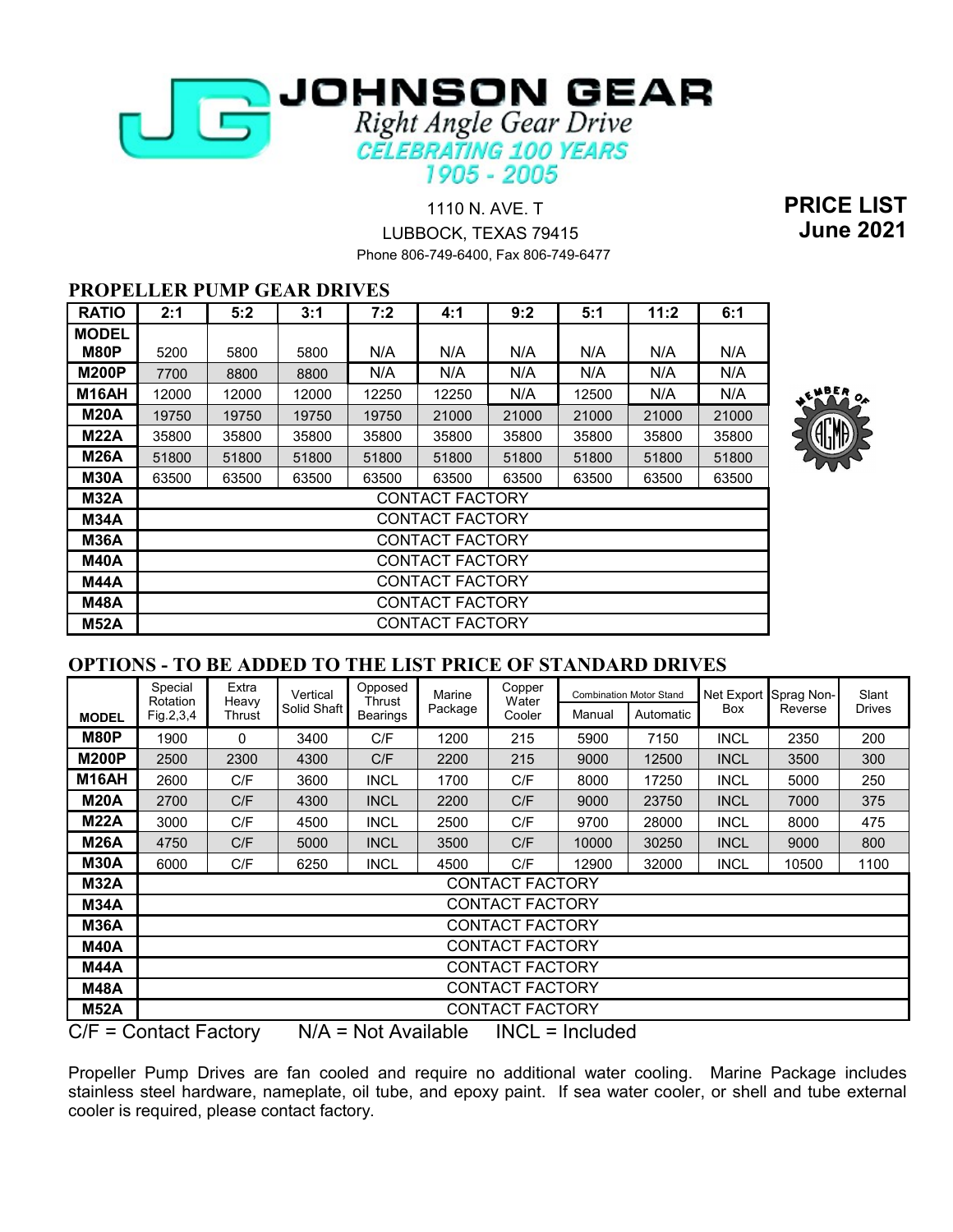# **Torsional Dampening Couplings**

| <b>Model</b>          | <b>Bore Size</b> | <b>Keyway</b> | Part#         | <b>List Price</b> |
|-----------------------|------------------|---------------|---------------|-------------------|
| H40/60/80             | 17/8             | 1/2           | TC-VSK15-1875 | \$1.940           |
| H110/125              | 2                | 1/2           | TC-VSK25-2000 | \$2.231           |
| H <sub>150</sub> /200 | 27/16            | 5/8           | TC-VSK25-2437 | \$2.094           |
| H250/300/350          | 23/4             | 5/8           | TC-VSK45-2750 | \$6,600           |
| H425                  | 3                | 3/4           | TC-VSK50-3000 | \$7,379           |
| H <sub>500</sub>      | 31/2             | 7/8           | TC-VSK50-3500 | \$6,708           |
| <b>H600 &amp; UP</b>  | C/F              | C/F           | C/F           | C/F               |

## **Increase Your Pumping System Protection**

The use of diesel engines to drive right angle drives torsional vibrations. As the speed is increased or and pumping systems has increased over recent decreased, the noise will disappear. Noise is a result components have caused drastic reductions in rapidly when the vibratory torque exceeds the drive turbo charging. These changes have resulted in a resonant speed is not normally damaging, but the transfer of power from the engine to the driven operation at or near the resonant speed, should be equipment to not be as smooth as before. The avoided. Premature failure of the components in a pump To avoid operation at a resonant speed, it may be system can occur when operating at or near  $(+/-$  necessary to make a change to the speed of the 10%) a torsional resonant speed. With engine engine engine with respect to the pump, or change the driven systems, it is not uncommon for one or more elastic characteristics; a torsional coupling needs resonant speeds to exist between zero (0) rpm and to be added to the system. the operating speed of the system. Continued The torsional coupling is designed and installed with vibrations, which can be damaging to all components drives. The coupling is usually self-supporting and is in the system. Vibratory torque, much higher than the selected with the best compromise of torsional

drive line shafts, drive line shafts twisting in two, guarding system. Guarding systems, should always rumbling and clattering noise from the gear drive at Gear does not supply guarding systems. specific speed is the most common indication of

years and with that, technological improvements in of the gear teeth separating and clashing together very engine weight, increased compression ratios and torque, typically at a resonant speed. Transition through

operation at a resonant speed will result in torsional systems using U-joint type drive-lines and standard gear rated torque of the driven components, is not characteristics for engines operating between 1200 and uncommon. 2400 rpm. In most cases, the coupling can be installed Typical modes of failure are broken crank shafts, with minimal modifications to the drive-line shaft and broken input shafts, and broken gear teeth. Unusual be used around rotating shafts and couplings. Johnson

This torsional coupling is designed to be installed with systems using U-joint type drive lines and standard been selected with the best compromise of torsional characteristics for engines operating between 1200 and 2400 rpm. In most cases the standard element will work. If all operating parameters are known, a torsional vibration analysis can be performed at an extra cost. If needed, rubber elements with different torsional characteristics can be supplied. Different selections may be determined by operation or analysis. gear drives. The bonded-rubber element is manufactured by Ringfeder and is self supporting. The coupling has (Ringfeder Corp. - 201-666-3320)

In most cases, the coupling can be installed with minimal modifications to the drive line shaft length and guarding system.

**WARNING: ROTATING SHAFTS AND COUPLINGS ARE DANGEROUS AND CAN CAUSE SERIOUS INJURY. AN ADEQUATE GUARD MUST BE INSTALLED AROUND THE COUPLING AND DRIVE SHAFT BEFORE OPERATION OF THE GEAR DRIVE. THE GUARD IS NOT SUPPLIED BY JOHNSON GEAR, INC.**

> JOHNSON GEAR, INC. – LUBBOCK, TEXAS PHONE 806-7496400, FAX 806-749-6477